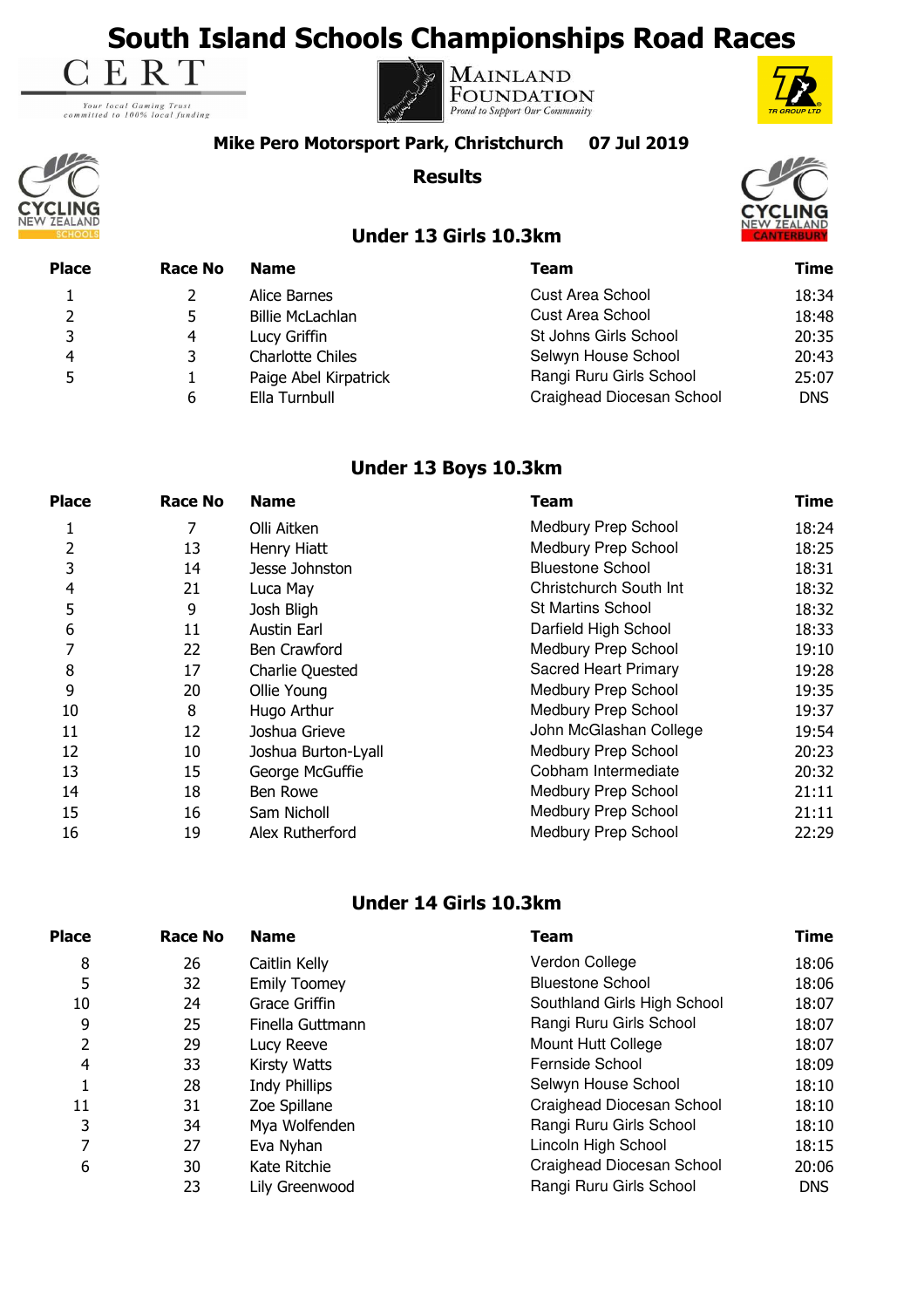# **Under 14 Boys RR 10.3km**

| <b>Place</b>   | <b>Race No</b> | <b>Name</b>             | <b>Team</b>                      | Time       |
|----------------|----------------|-------------------------|----------------------------------|------------|
|                | 41             | Noah Hollamby           | <b>Bluestone School</b>          | 15:58      |
| 2              | 45             | Alex McIntyre           | Christchurch Boys High School    | 16:29      |
| 3              | 42             | Magnus Jamieson         | Southland Boys High School       | 16:29      |
| $\overline{4}$ | 40             | Carter Guichard         | Holy Family School               | 16:29      |
| 5              | 50             | Hadley Sheehy           | Verdon College                   | 16:30      |
| 6              | 36             | Robbie Cochrane         | Burnside High School             | 16:31      |
|                | 35             | Max Clinch              | Christchurch Boys High School    | 16:31      |
| 8              | 44             | Callum McGrail          | Cobham Intermediate              | 16:32      |
| 9              | 55             | <b>Elliot Perrett</b>   | <b>Hillview Christian School</b> | 16:32      |
| 10             | 43             | Luca Sanders            | Cobham Intermediate              | 16:33      |
| 11             | 47             | Bevan McNaughton        | Christchurch Boys High School    | 16:36      |
| 12             | 38             | <b>Matthew Davidson</b> | Cobham Intermediate              | 17:32      |
| 13             | 46             | Jack McLeod             | James Hargest College            | 17:42      |
| 14             | 39             | Jimmy Dawson            | Christchurch Boys High School    | 17:43      |
| 15             | 53             | Frankie Thomson         | Verdon College                   | 17:47      |
| 16             | 52             | Zavier Taylor           | Mt Aspiring College              | 18:26      |
| 17             | 37             | Joseph Connelly         | St Andrews College               | 19:33      |
| 18             | 51             | Hugo Sinclair           | Mt Aspiring College              | 19:34      |
| 19             | 49             | Jack Sandford           | Holy Family School               | 20:59      |
| 20             | 54             | James Watson            | Holy Family School               | 20:59      |
|                | 48             | Hugo Ranken             | Medbury Prep School              | <b>DNS</b> |
|                |                |                         |                                  |            |

## **Under 15 Girls 15km**

| <b>Place</b> | Race No | <b>Name</b>              | Team                           | Time  |
|--------------|---------|--------------------------|--------------------------------|-------|
|              | 60      | Brooke Keown             | Christchurch Girls High School | 26:52 |
|              | 58      | Florence McNabb          | Nelson College For Girls       | 26:52 |
|              | 64      | Grace Spurway            | Rangi Ruru Girls School        | 26:53 |
| 4            | 59      | Muireann Green           | Mt Aspiring College            | 27:10 |
|              | 65      | <b>Charlotte Roberts</b> | Darfield High School           | 27:27 |
| 6            | 56      | Rose Armstrong           | Mt Aspiring College            | 27:28 |
|              | 57      | Lola Bryson-Boe          | Mount Hutt College             | 27:52 |
| 8            | 63      | Tessa Shield             | Rangi Ruru Girls School        | 28:13 |
| 9            | 61      | Annabel Kime             | Villa Maria College            | 28:18 |
| 10           | 62      | Kayla Millar             | Columba College                | 31:47 |
|              |         |                          |                                |       |

# **Under 15 Boys 15km**

| <b>Place</b> | <b>Race No</b> | <b>Name</b>      | Team                          | <b>Time</b> |
|--------------|----------------|------------------|-------------------------------|-------------|
|              | 82             | Nick Rush        | <b>Rolleston College</b>      | 24:17       |
| 2            | 72             | Marshall Erwood  | James Hargest College         | 24:17       |
| 3            | 73             | James Gardner    | Otago Boys High School        | 24:17       |
| 4            | 75             | Charlie Hegan    | Christchurch Boys High School | 24:18       |
| 5            | 88             | Jesse Willis     | Southland Boys High School    | 24:18       |
| 6            | 69             | Conrad Clark     | James Hargest College         | 24:18       |
|              | 78             | Quade McLachlan  | Rangiora High School          | 24:20       |
| 8            | 80             | Ben Mulholland   | Verdon College                | 24:20       |
| 9            | 84             | Hunter Thompson  | James Hargest College         | 24:24       |
| 10           | 76             | Tom Kerr         | Verdon College                | 24:26       |
| 11           | 79             | Jani McLennan    | Timaru Boys High School       | 24:27       |
| 12           | 66             | Thomas Audeau    | <b>Christs College</b>        | 24:28       |
| 13           | 83             | Ferg Sail        | Timaru Boys High School       | 24:28       |
| 14           | 68             | William Chappell | Cashmere High School          | 24:29       |
| 15           | 67             | Charlie Bailey   | Christchurch Boys High School | 25:22       |
| 16           | 71             | Jack Dunnett     | Christchurch Boys High School | 25:22       |
| 17           | 86             | Joshua Young     | Timaru Boys High School       | 25:27       |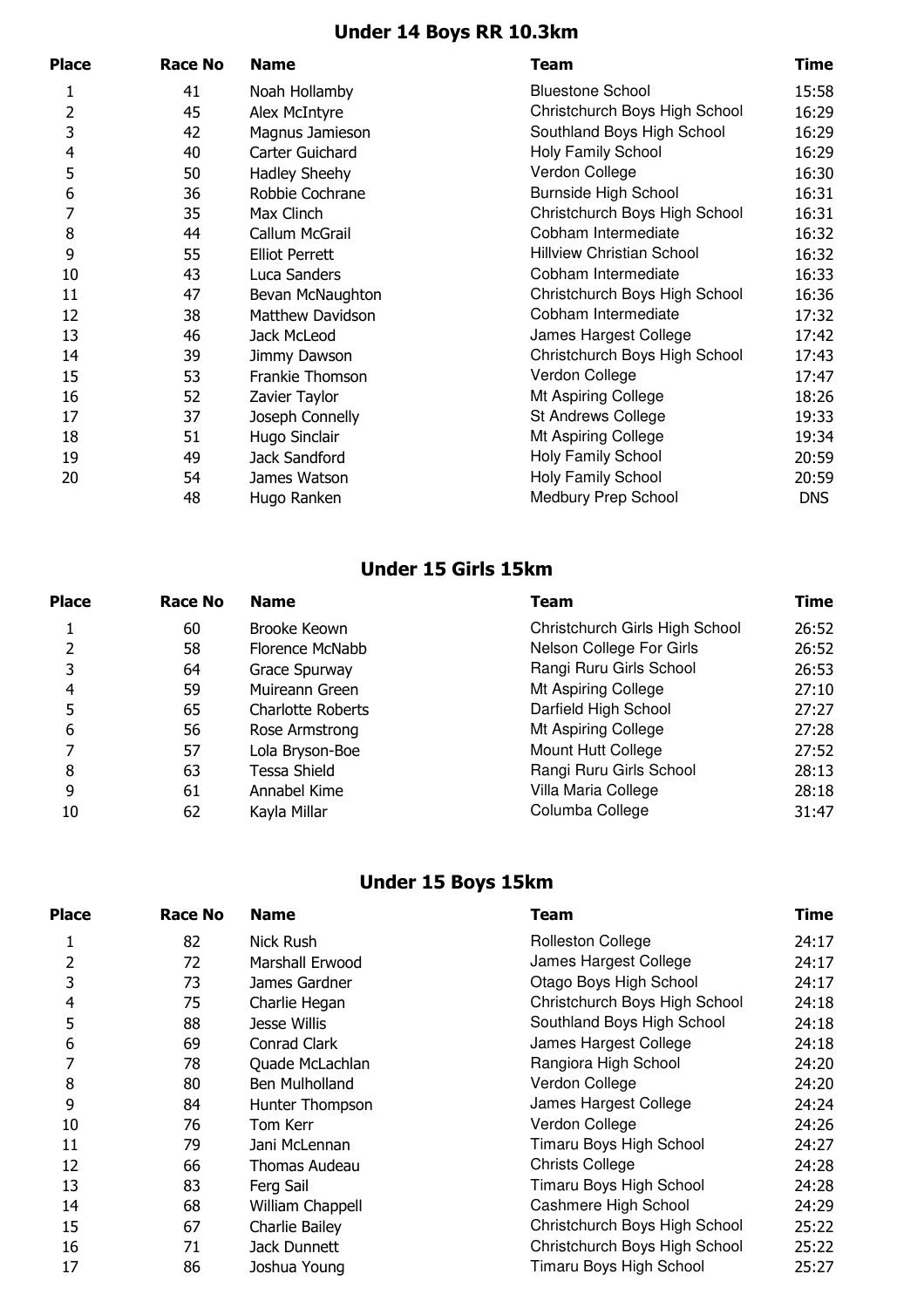| 18 | 87  | Nick Ferguson        | Christchurch Boys High School | 26:22 |
|----|-----|----------------------|-------------------------------|-------|
| 19 | 77  | Alex MacDonald       | Kings High School             | 26:23 |
| 20 | 85  | <b>Thomas Tracey</b> | Christchurch Boys High School | 26:23 |
| 21 | 70  | James Day            | Darfield High School          | 28:06 |
| 22 | 81  | Sonal Rajapaksha     | Christchurch Boys High School | 28:11 |
|    | 232 | Myles Yarrell        | Middleton Grange School       | DNS.  |

## **Under 16 Girls 20.6km**

| <b>Race No</b> | <b>Name</b>         | <b>Team</b>                    | <b>Time</b> |
|----------------|---------------------|--------------------------------|-------------|
| 110            | Amelia Sykes        | Avonside Girls High School     | 32:44       |
| 100            | Amye Kellow         | Christchurch Girls High School | 32:45       |
| 112            | Samantha Walker     | Villa Maria College            | 34:13       |
| 102            | Maddi Lowry         | Ashburton College              | 34:14       |
| 90             | Annabel Bligh       | Cashmere High School           | 34:15       |
| 103            | Jasmine McLeod      | James Hargest College          | 34:15       |
| 101            | Ciara Kelly         | Verdon College                 | 34:15       |
| 104            | Hayley Paterson     | James Hargest College          | 34:56       |
| 99             | Pearl Harris-Blain  | Verdon College                 | 34:56       |
| 91             | Paris Carroll       | Christchurch Girls High School | 34:56       |
| 106            | <b>Grace Prior</b>  | Villa Maria College            | 34:57       |
| 96             | Sarah Ford          | Otago Girls High School        | 34:57       |
| 93             | Bella Edwards       | Villa Maria College            | 36:55       |
| 98             | Vivien Guttmann     | Rangi Ruru Girls School        | 36:55       |
| 97             | Romy Guichard       | Mt Aspiring College            | 36:55       |
| 105            | Freya Phillips      | Rangi Ruru Girls School        | 36:55       |
| 92             | Rosa Dalzell        | Rangi Ruru Girls School        | 36:55       |
| 94             | Orla Fitzgerald     | Christchurch Girls High School | 36:56       |
| 113            | Claudia Wright      | Christchurch Girls High School | 37:04       |
| 109            | Emelia Rozen        | Rangi Ruru Girls School        | <b>DNF</b>  |
| 111            | Leah Thompson-Looij | <b>Hagley College</b>          | <b>DNF</b>  |
| 95             | Isabella Flaszynski | Christchurch Girls High School | <b>DNF</b>  |
| 89             | Niamh Aitken        | Villa Maria College            | <b>DNF</b>  |
| 108            | Abby Ross           | Craighead Diocesan School      | <b>DNS</b>  |
|                |                     |                                |             |

# **Under 16 Boys 20.6km**

| <b>Place</b> | <b>Race No</b> | <b>Name</b>              | <b>Team</b>                   | <b>Time</b> |
|--------------|----------------|--------------------------|-------------------------------|-------------|
| 1            | 130            | Jaxson Whyte             | Roncalli College              | 29:03       |
| 2            | 116            | Jonathan Fish            | Home School                   | 29:03       |
| 3            | 125            | D'Arcy Sanders           | Christchurch Boys High School | 29:04       |
| 4            | 126            | Ronan Shearing           | James Hargest College         | 31:06       |
| 5            | 121            | <b>Matthew MacDonald</b> | Otago Boys High School        | 31:07       |
| 6            | 129            | Mckay Watson             | Mt Aspiring College           | 31:07       |
|              | 131            | Mathseson Colguhoun      | John McGlashan College        | 33:14       |
| 8            | 127            | Singleton                | Lincoln High School           | 33:14       |
| 9            | 124            | <b>Austin Myles</b>      | Christchurch Boys High School | 33:15       |
| 10           | 114            | Lewis Davidson           | Christchurch Boys High School | 33:17       |
| 11           | 122            | Sam Mahan                | Rangiora High School          | 33:52       |
|              | 117            | James Grayling           | Christchurch Boys High School | <b>DNF</b>  |
|              | 115            | Will Easton              | Christchurch Boys High School | <b>DNF</b>  |
|              | 123            | Michael Taylor           | <b>Christs College</b>        | <b>DNF</b>  |
|              | 120            | Wilson Hatton            | <b>Hagley College</b>         | <b>DNF</b>  |
|              | 119            | Cody Harvey              | James Hargest College         | <b>DNF</b>  |
|              | 118            | <b>Oliver Haines</b>     | Mt Aspiring College           | <b>DNF</b>  |
|              | 128            | Ashton Stoker            | Christchurch Boys High School | <b>DNS</b>  |
|              |                |                          |                               |             |

Note: Rider 116 ineligible for medals or team points.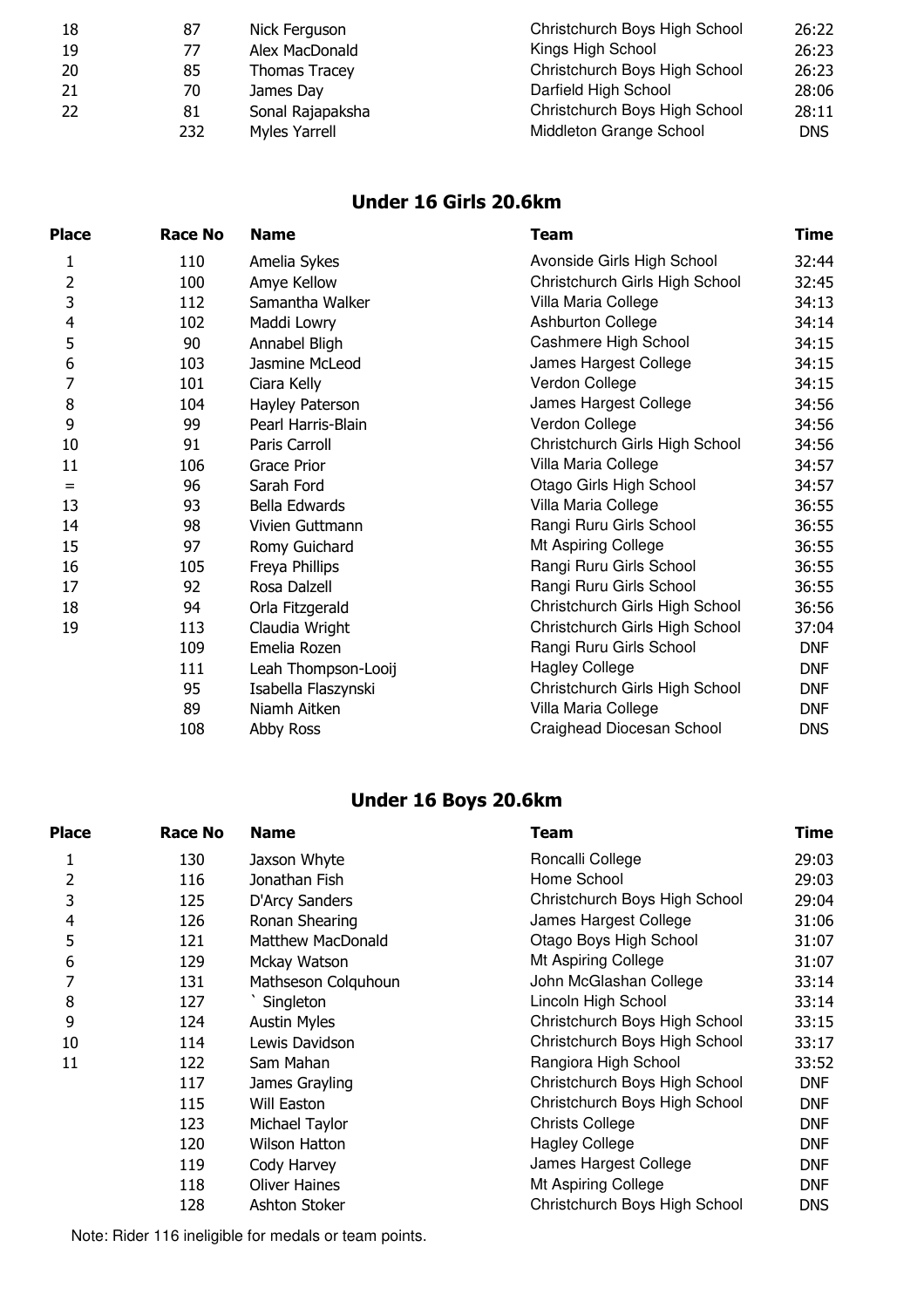## **Under 17 Girls 25.5km**

| <b>Place</b>  | <b>Race No</b> | <b>Name</b>             | Team                      | <b>Time</b> |
|---------------|----------------|-------------------------|---------------------------|-------------|
|               | 134            | Jenna Borthwick         | St Margarets College      | 41:43       |
| $\mathcal{P}$ | 143            | Charlotte Spurway       | Rangi Ruru Girls School   | 41:44       |
| 3             | 139            | Mikaela Grant           | Villa Maria College       | 41:44       |
| 4             | 144            | Beth Watt               | Villa Maria College       | 41:44       |
| 5             | 132            | Rhylee Akeroyd          | James Hargest College     | 41:45       |
| 6             | 145            | Emma Wilson             | John Paul II High School  | 41:46       |
|               | 136            | Alex Butler-Baird       | Craighead Diocesan School | 41:46       |
| 8             | 137            | Georgia Dawson          | St Margarets College      | 47:14       |
| 9             | 133            | Mackenzie Baines        | Otago Girls High School   | 47:14       |
| 10            | 142            | Isabella Marra          | St Margarets College      | 47:15       |
| 11            | 135            | Holly Bridgman          | St Margarets College      | 47:15       |
| 12            | 141            | Sophie Lanyon           | St Margarets College      | 47:16       |
|               | 140            | <b>Brooke Kingsbury</b> | Rangi Ruru Girls School   | DNS         |
|               | 138            | Isla Fulton             | St Margarets College      | <b>DNS</b>  |

## **Under 17 Boys 25.5km**

| <b>Place</b>   | <b>Race No</b>       | <b>Name</b>               | <b>Team</b>                   | <b>Time</b> |
|----------------|----------------------|---------------------------|-------------------------------|-------------|
|                | <b>Under 17 Boys</b> |                           |                               |             |
| 1              | 152                  | James Corry               | Mountainview High School      | 35:26       |
| $\overline{c}$ | 154                  | <b>Mitchel Fitzsimons</b> | Southland Boys High School    | 35:26       |
| 3              | 146                  | Adam Bidwell              | Marlborough Boys College      | 35:46       |
| $\overline{4}$ | 168                  | Ethan Rose                | Darfield High School          | 35:46       |
| 5              | 147                  | <b>Thomas Allan</b>       | Timaru Boys High School       | 35:46       |
| 6              | 151                  | Fearghus Bratten          | <b>Christs College</b>        | 35:46       |
| $\overline{7}$ | 160                  | Ryan MacLeod              | Papanui High School           | 35:46       |
| 8              | 167                  | Logan Robb                | Marlborough Boys College      | 35:47       |
| 9              | 148                  | Michael Audeau            | <b>Christs College</b>        | 35:47       |
| 10             | 170                  | Luke Smith                | Christchurch Boys High School | 36:06       |
| 11             | 165                  | Luke Price                | Kaiapoi High School           | 36:07       |
| 12             | 157                  | Jonty Harris              | Christchurch Boys High School | 36:25       |
| 13             | 149                  | Simon Bates               | Lincoln High School           | 37:08       |
| 14             | 155                  | <b>Archie Franks</b>      | <b>Christs College</b>        | 37:08       |
| 15             | 162                  | Sam McGuffie              | Christchurch Boys High School | 37:58       |
| 16             | 173                  | Ethan Titheridge          | <b>Ashburton College</b>      | 38:28       |
| 17             | 163                  | Ethan McLachlan           | Rangiora High School          | 38:28       |
| $=$            | 161                  | <b>Thomas McEwan</b>      | <b>Christs College</b>        | 38:28       |
| 19             | 164                  | Flynn Morgan              | Riccarton High School         | 38:28       |
| 20             | 166                  | Zach Rivett               | Christchurch Boys High School | 38:28       |
| 21             | 169                  | Zach Smith                | Mt Aspiring College           | 38:29       |
| 22             | 159                  | Jack Liddell              | Mt Aspiring College           | 38:29       |
| 23             | 172                  | So Suzuki                 | Christchurch Boys High School | 38:30       |
| 24             | 153                  | Andrew Davidson           | Christchurch Boys High School | 38:32       |
| 25             | 150                  | Morgan Borrie             | James Hargest College         | 38:33       |
|                | 231                  | <b>Will Simcock</b>       | <b>Christs College</b>        | <b>DNF</b>  |
|                | 171                  | Ollie Smith               | Timaru Boys High School       | <b>DNS</b>  |
|                | 174                  | Jacob Turner              | Rangiora High School          | <b>DNS</b>  |
|                | 158                  | Kiyo Kondo                | Christchurch Boys High School | <b>DNS</b>  |
|                | 156                  | <b>William Griffiths</b>  | Christchurch Boys High School | <b>DNS</b>  |